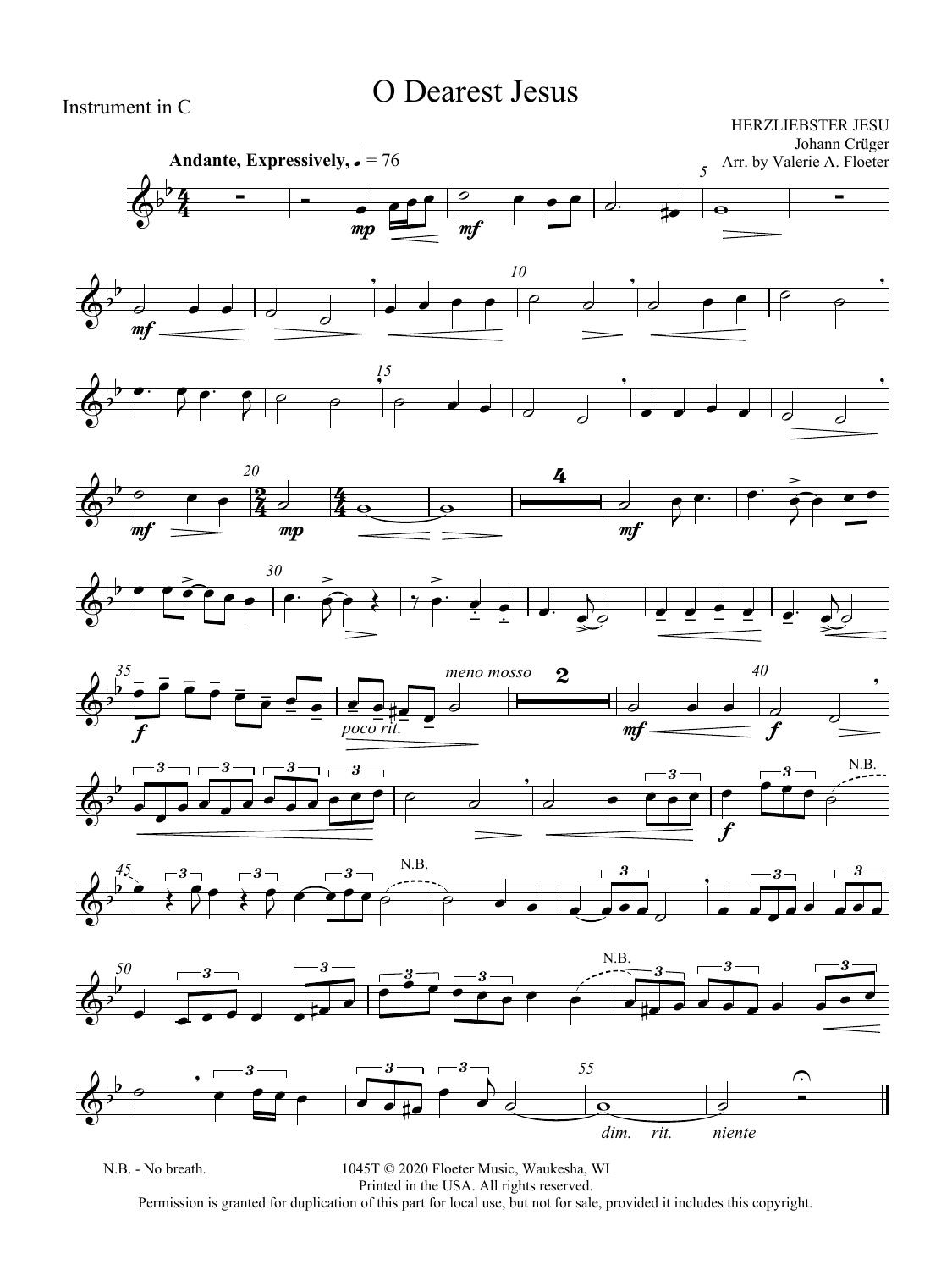## In God, My Faithful God

Instrument in C

AUF MEINEN LIEBEN GOTT *Kurtzweilige Teutsche Lieder* Arr. by Valerie A. Floeter















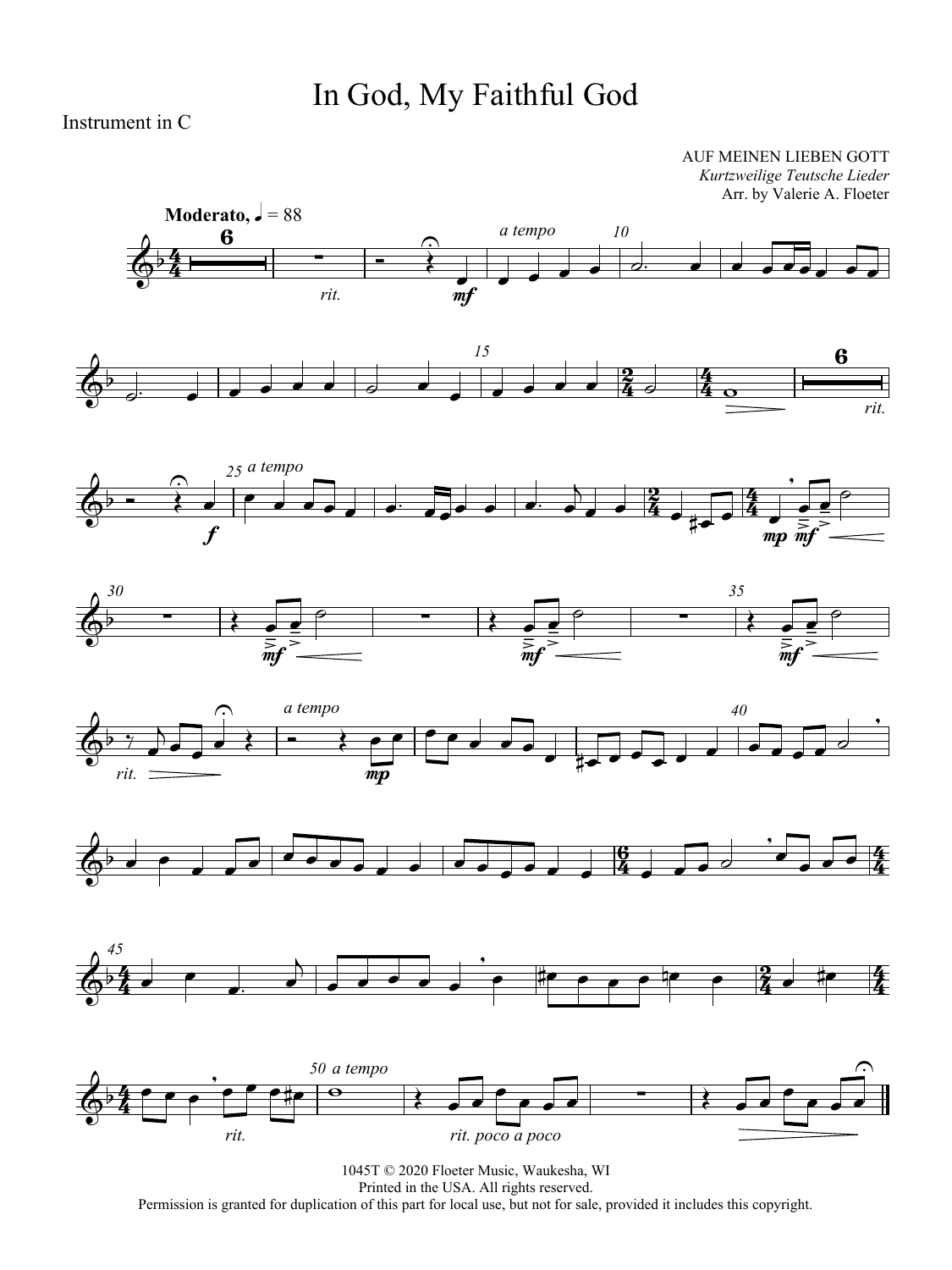### Christ Is Made the Sure Foundation

Instrument in C

#### WESTMINSTER ABBEY Henry Purcell Arr. by Valerie A. Floeter



















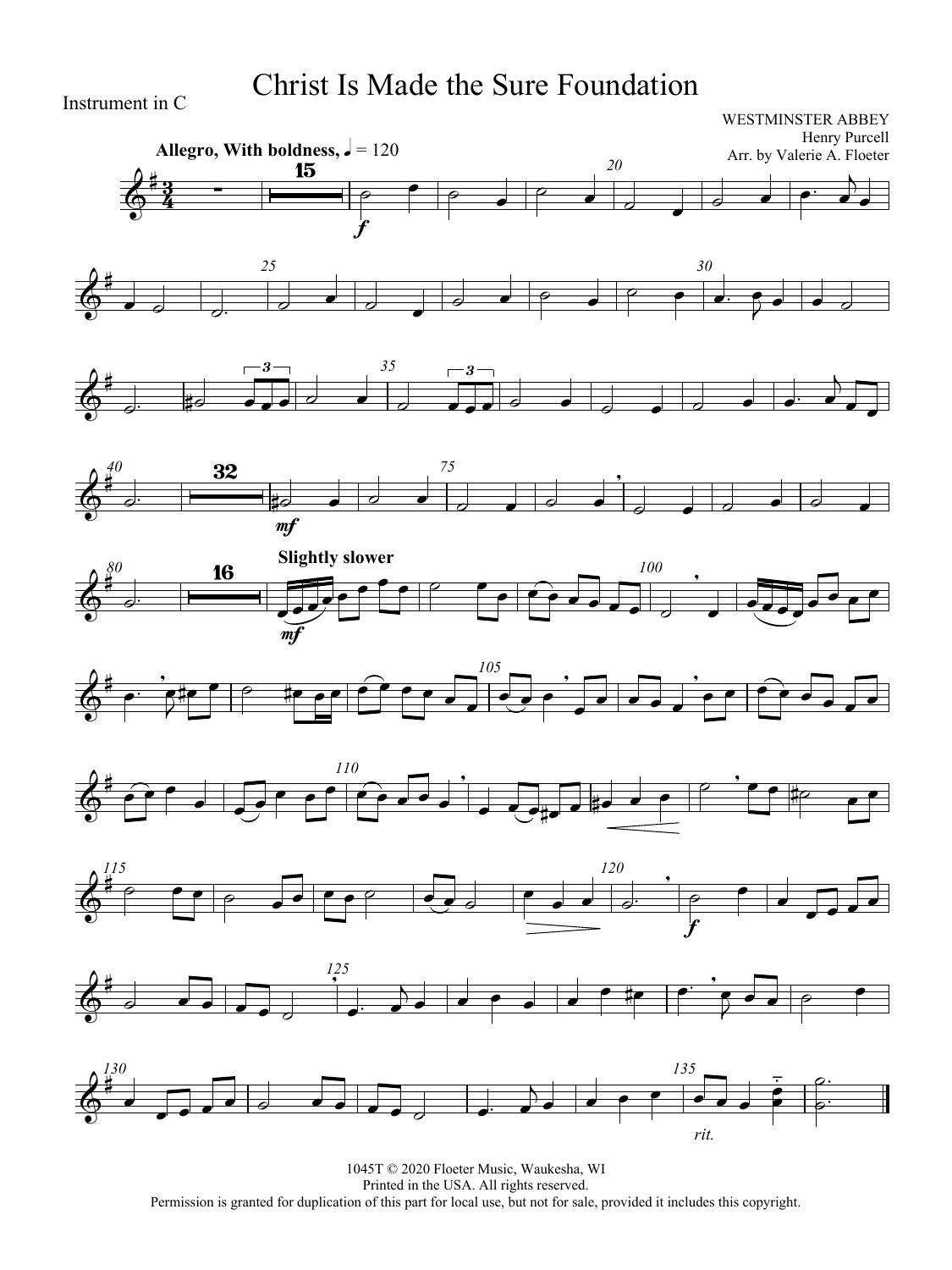# Sing to the Lord of Harvest

Instrument in C

WIE LIEBLICH IST DER MAIEN Johann Steurlein

















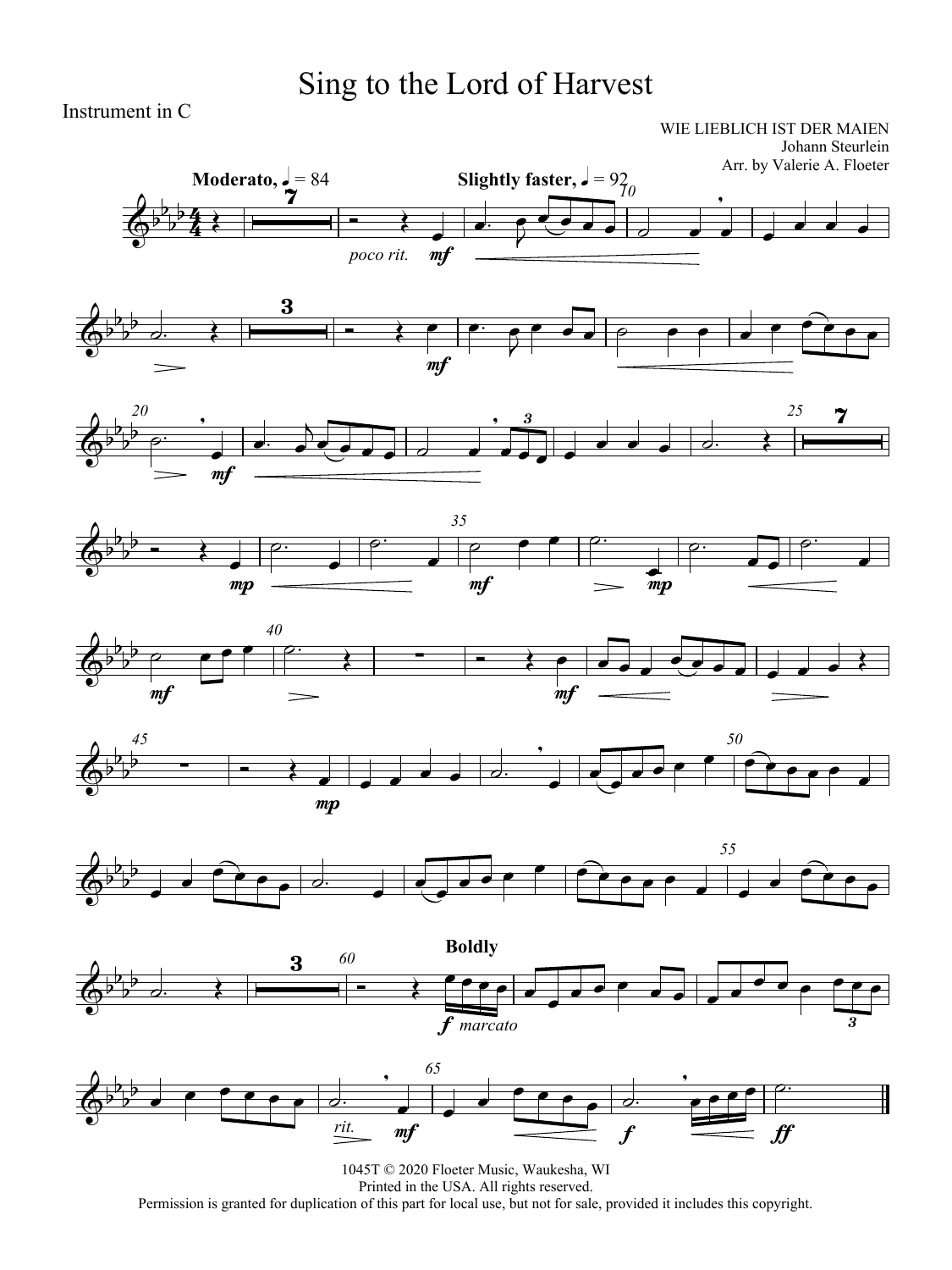### *to Dr. Patricia Backhaus* Behold, a Branch Is Growing

Instrument in C

ES IST EIN ROS *Alte Catholische Geistliche Kirchenges*eng Arr. by Valerie A. Floeter













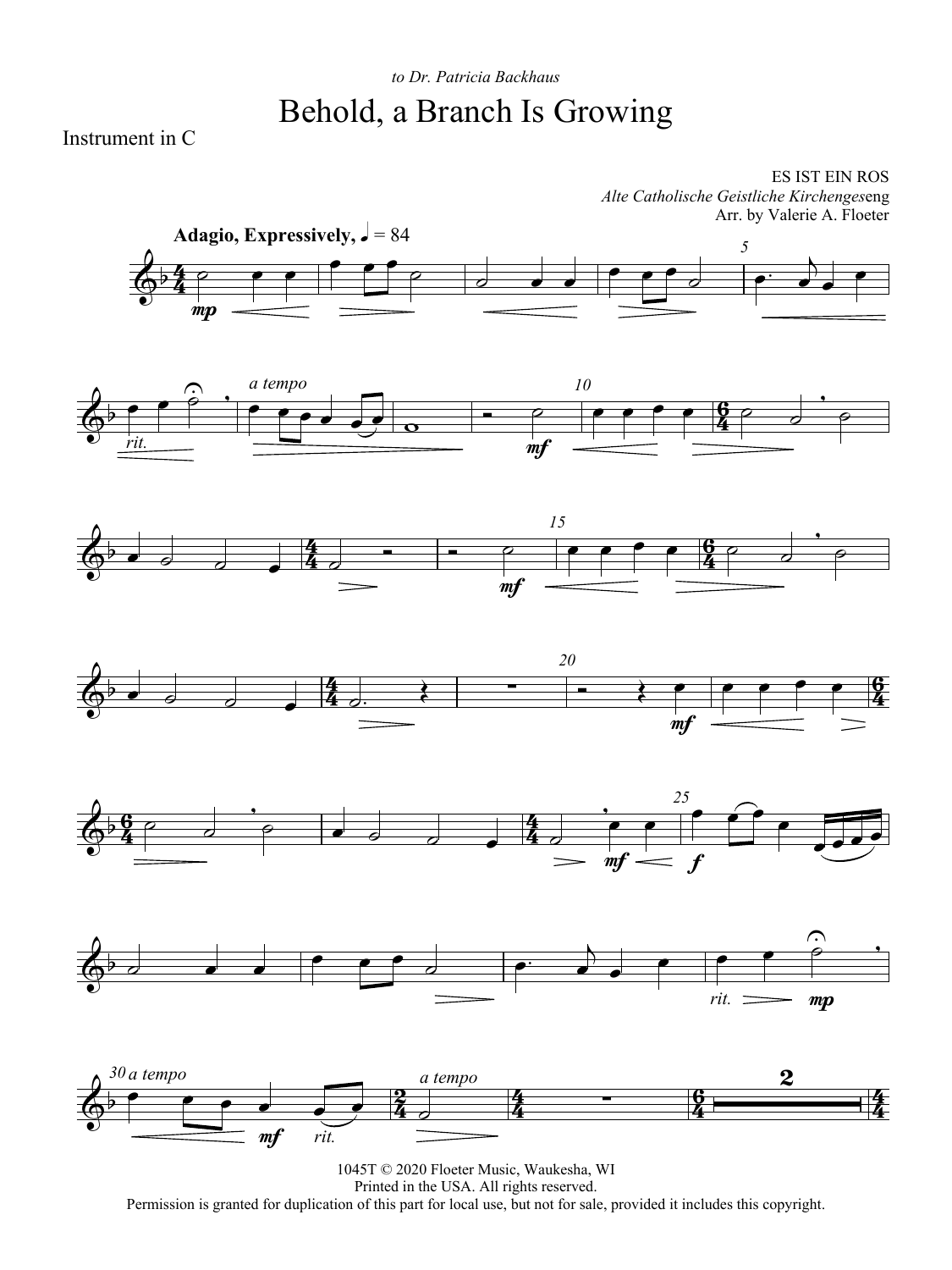#### Instrument in C

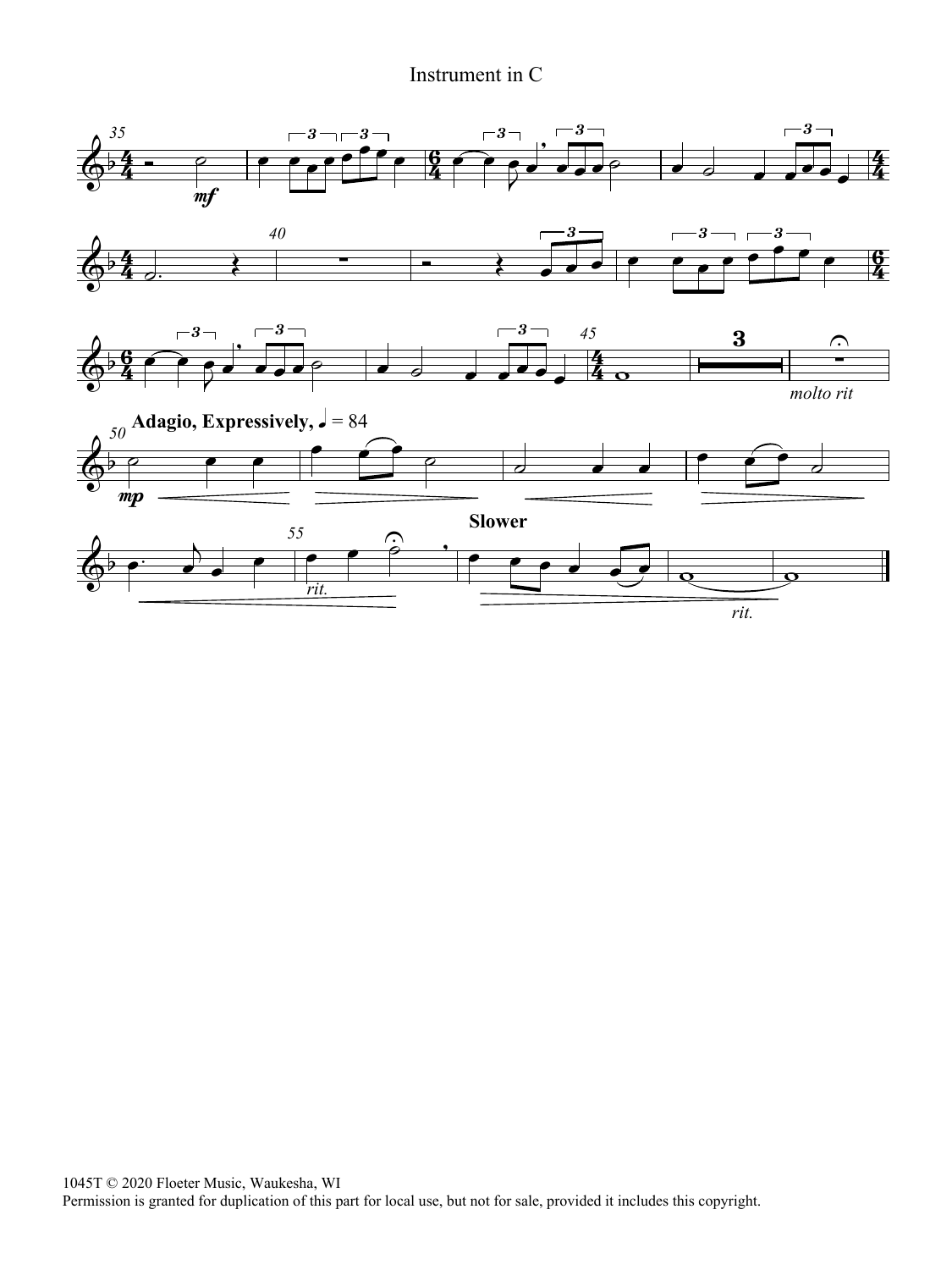Who Is He



WHO IS HE William Russell Handy













1045T © 2020 Floeter Music, Waukesha, WI Printed in the USA. All rights reserved. Permission is granted for duplication of this part for local use, but not for sale, provided it includes this copyright.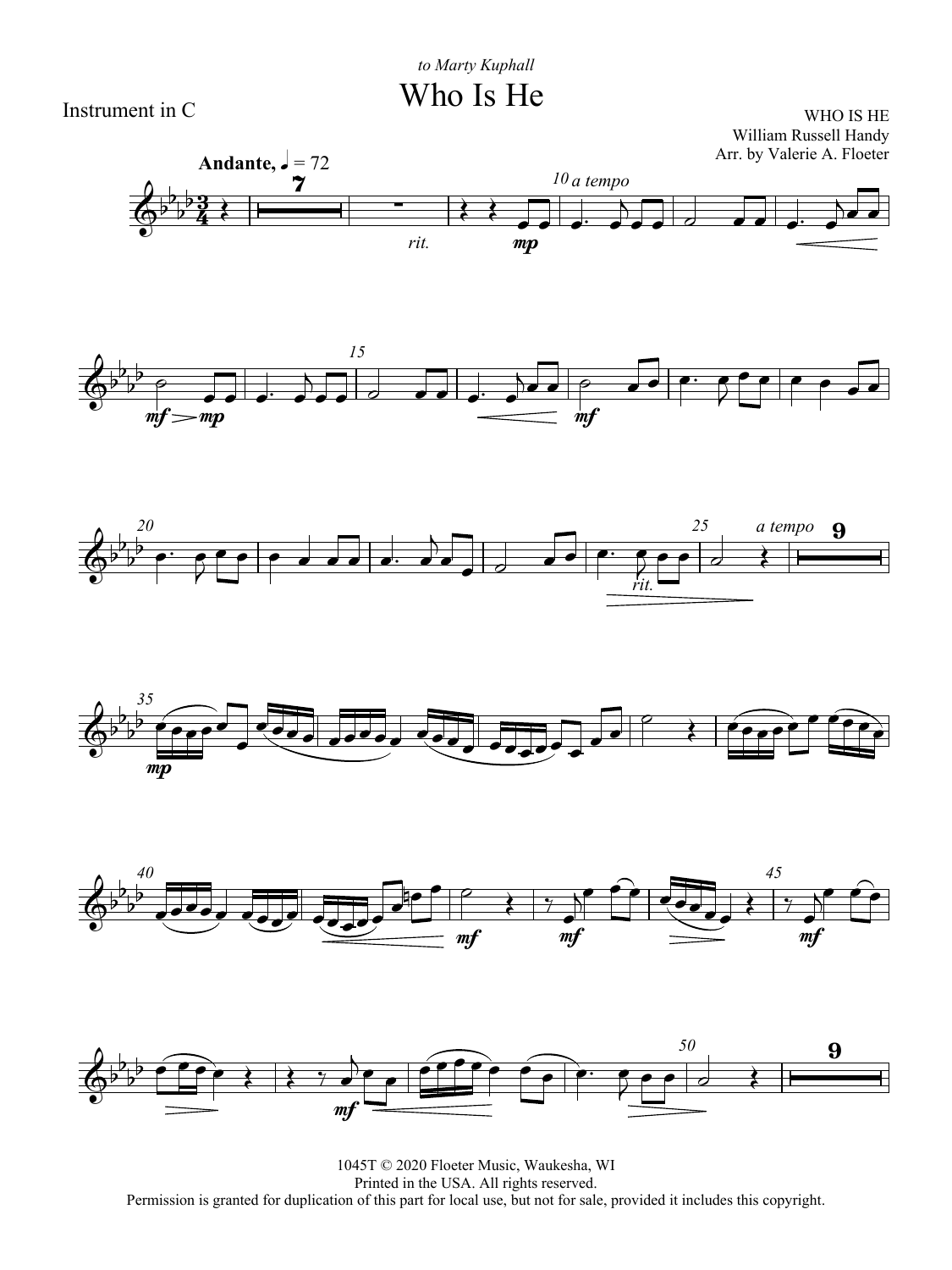













1045T © 2020 Floeter Music, Waukesha, WI

Permission is granted for duplication of this part for local use, but not for sale, provided it includes this copyright.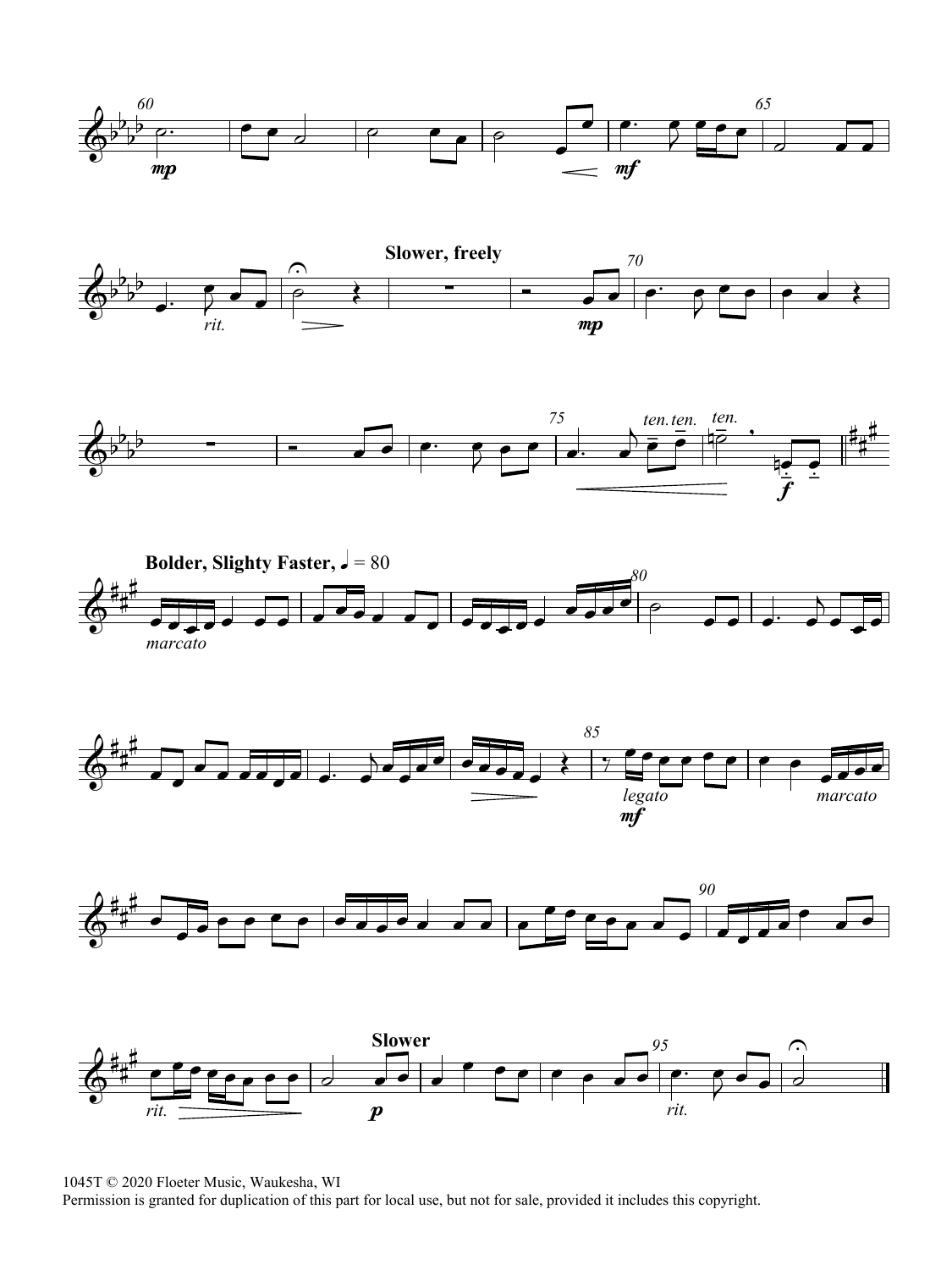### Many and Great, O God

Instrument in C

LAC QUI PARLE Dakota Melody Arr. by Valerie A. Floeter















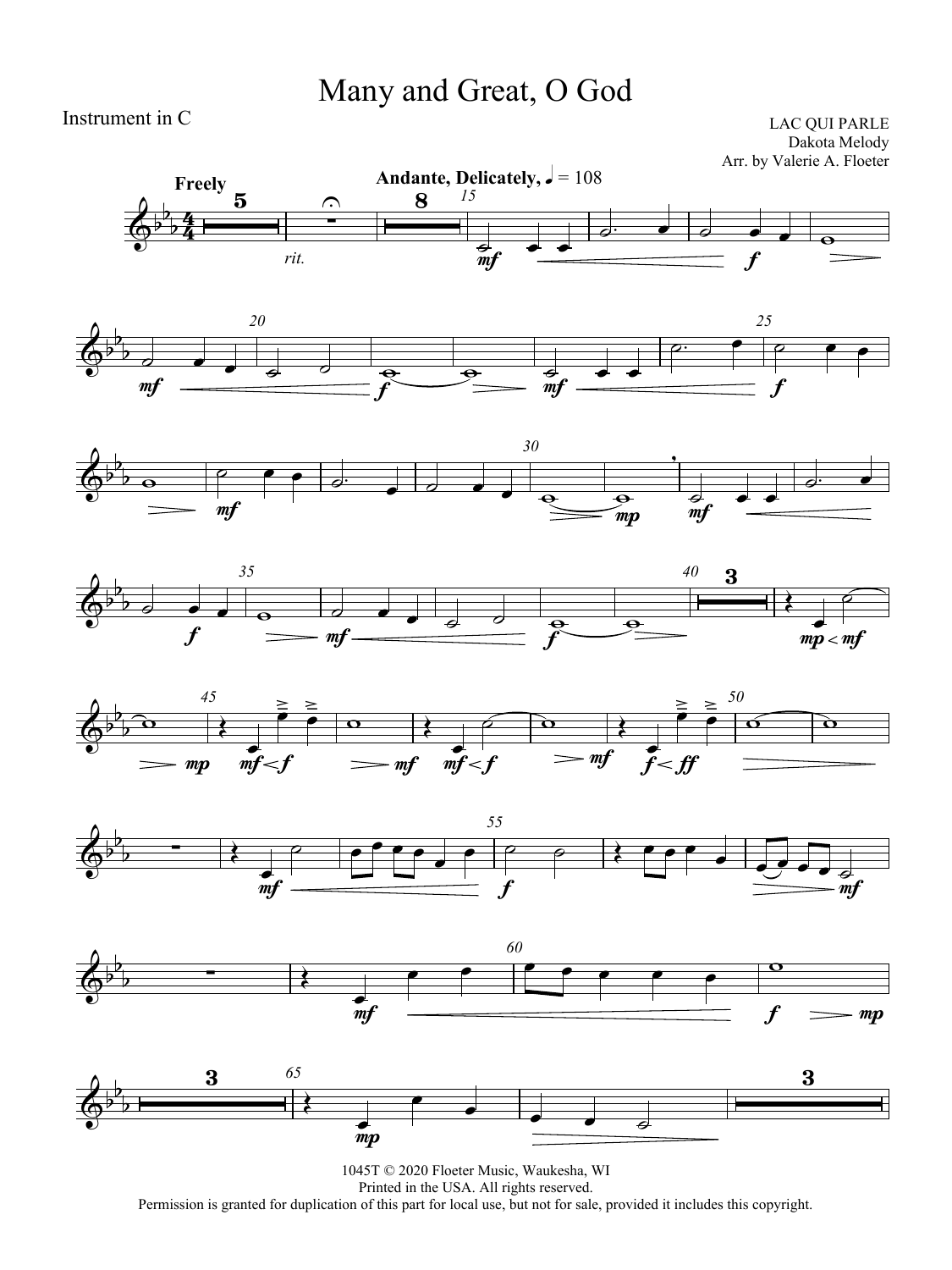#### Instrument in C



<sup>1045</sup>T © 2020 Floeter Music, Waukesha, WI

Permission is granted for duplication of this part for local use, but not for sale, provided it includes this copyright.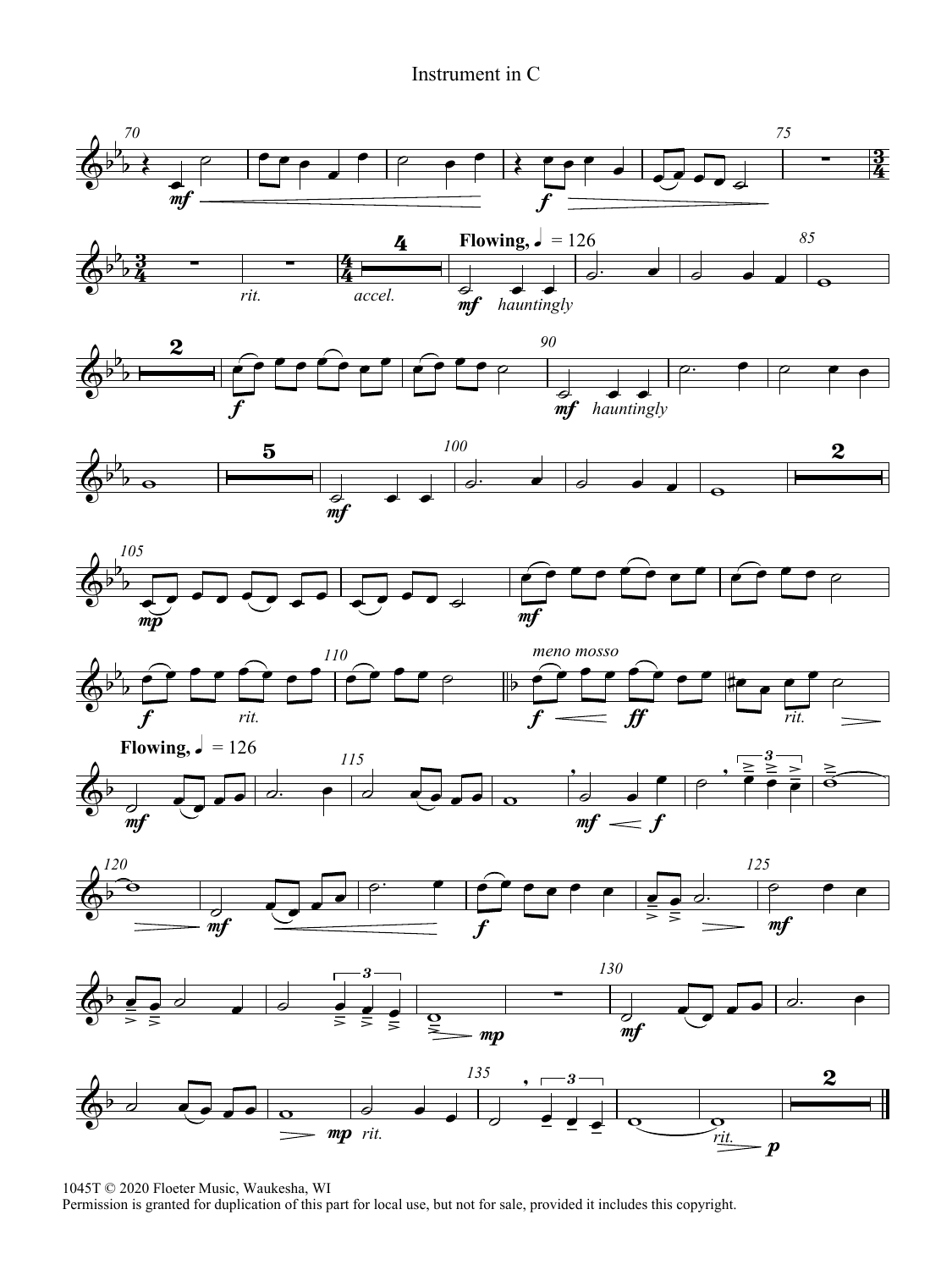### *to Al Floeter* The Church's One Foundation



















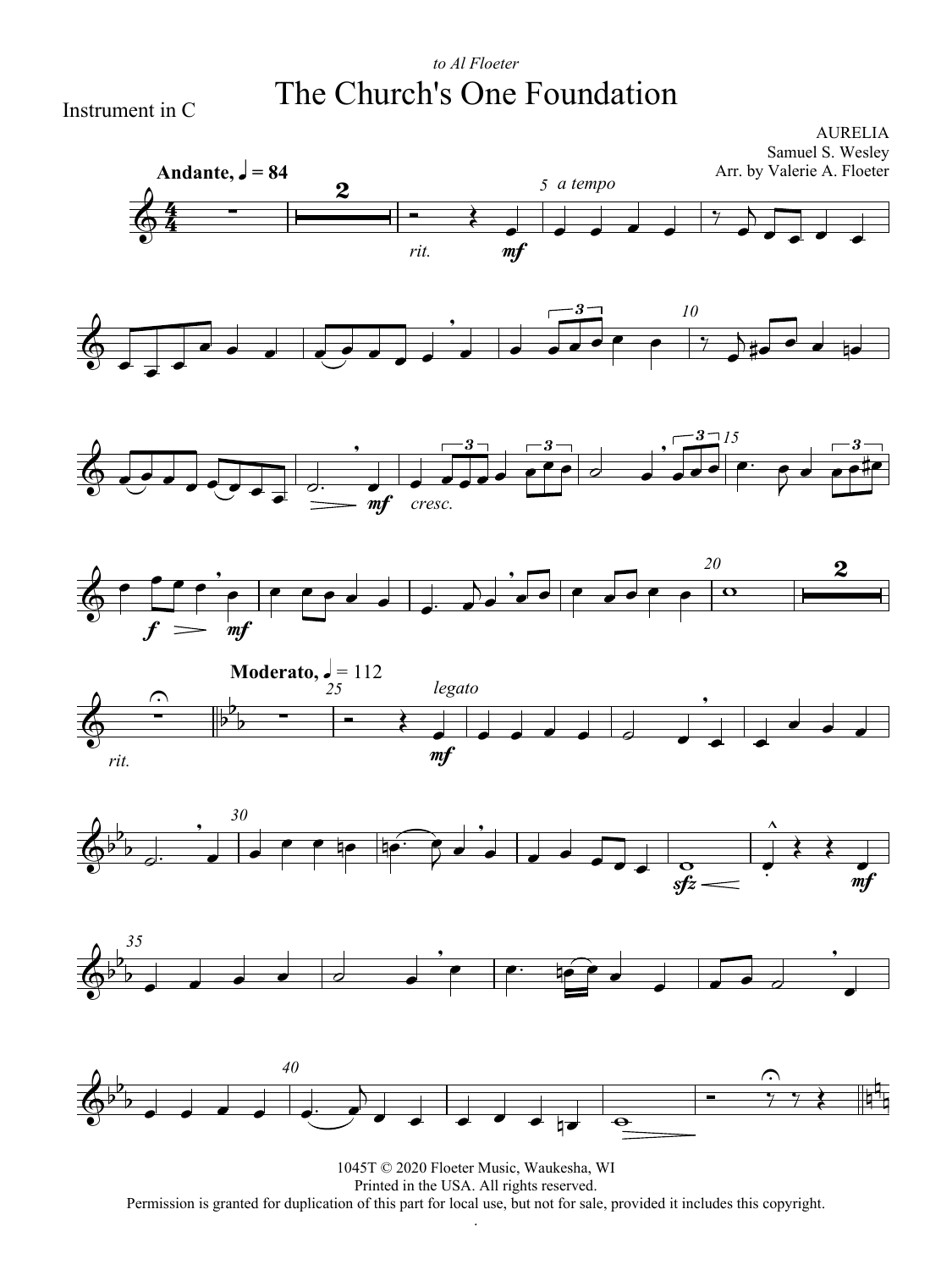Instrument in C